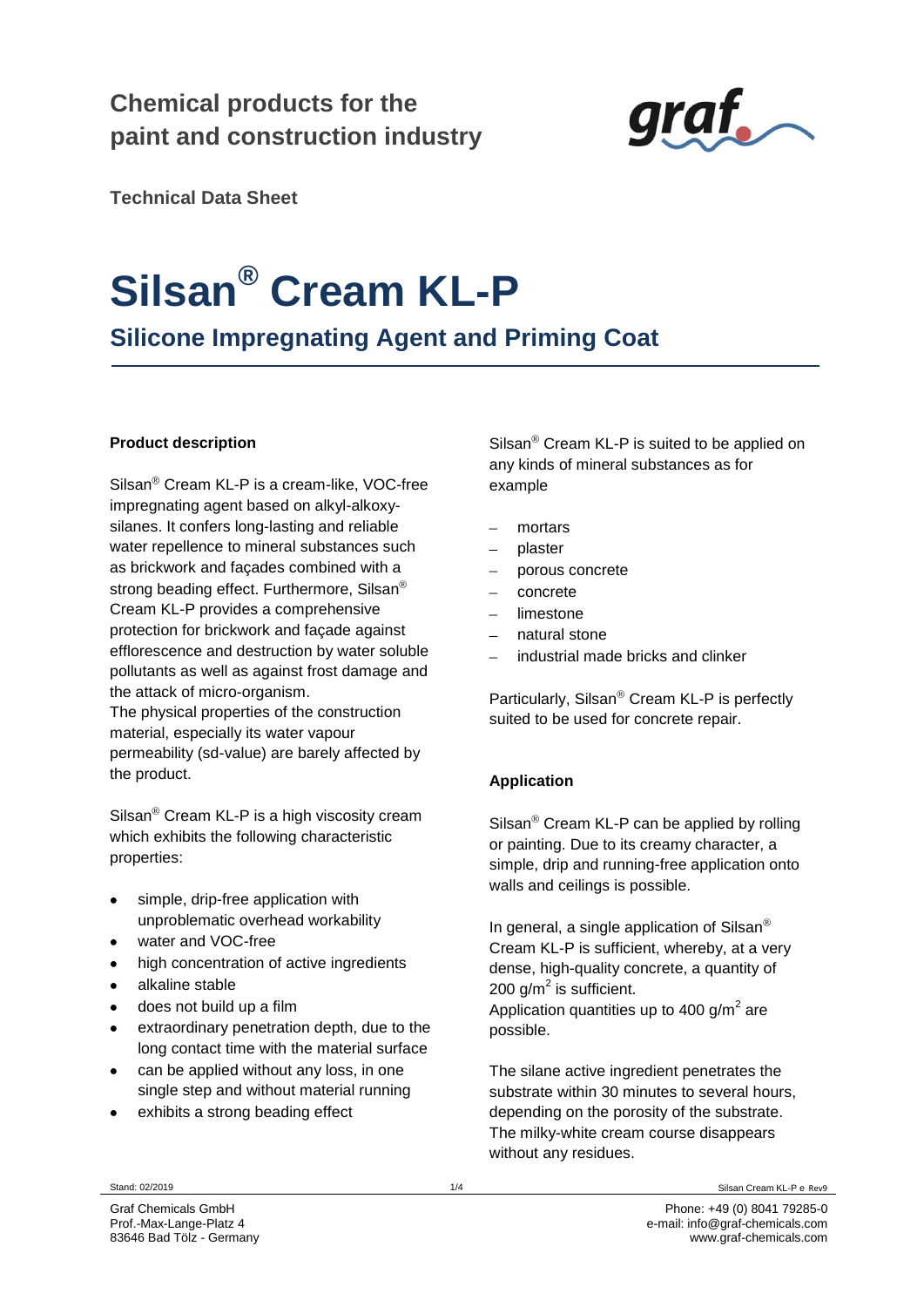While the cream penetrates, it should not rain onto the treated surface as the cream can easily be rinsed off in that stage. This would lead to a reduced hydrophobic effect.

The water repellent effect of Silsan<sup>®</sup> Cream KL-P fully develops within 12 to 48 hours after application.

On some substrates, particularly on dark materials, Silsan<sup>®</sup> Cream KL-P may create some slightly white haze on the surface which does not disappear even when the cream has entirely penetrated.

We highly recommend to check this on small hidden areas prior to large-scale application of the product. If so, we recommend using Silsan<sup>®</sup> Cream KL in place of Silsan<sup>®</sup> Cream KL-P.

#### **Storage stability**

The packages must not be exposed to direct sunlight or frost.

A storage temperature within a range of  $+5$  to + 25 °C must be guaranteed.

In originally sealed containers,  $Silsan^@$  Cream KL-P may be stored for maximum of 12 months after the date of delivery.

Even after shelf life has expired, the product isn't necessarily unfit for use. However, in such case, we highly recommend to inspect the product regarding a potential infestation of bacteria and fungus.

| Product properties of Silsan® Cream KL-P |                                                        |  |
|------------------------------------------|--------------------------------------------------------|--|
| <b>Properties</b>                        | Value                                                  |  |
| Composition                              | high viscosity cream based on silanes and<br>siloxanes |  |
| VOC content                              | VOC-free                                               |  |
| Appearance                               | milky, white, pasteous                                 |  |
| Concentration                            | approx. 40 %                                           |  |
| Flashpoint                               | n.a.                                                   |  |
| Viscosity (at 20 $^{\circ}$ C)           | n.a.                                                   |  |
| Density (at 20°C)                        | approx. 0,8 g/ccm                                      |  |
| pH value                                 | n.a.                                                   |  |
| Packaging*                               | plastic drums, metal buckets                           |  |
| Storage stability                        | approx. 12 months at $+$ 5 to $+$ 25 °C                |  |

**Note:**

These figures are only intended as a guide and should not be used in preparing specifications.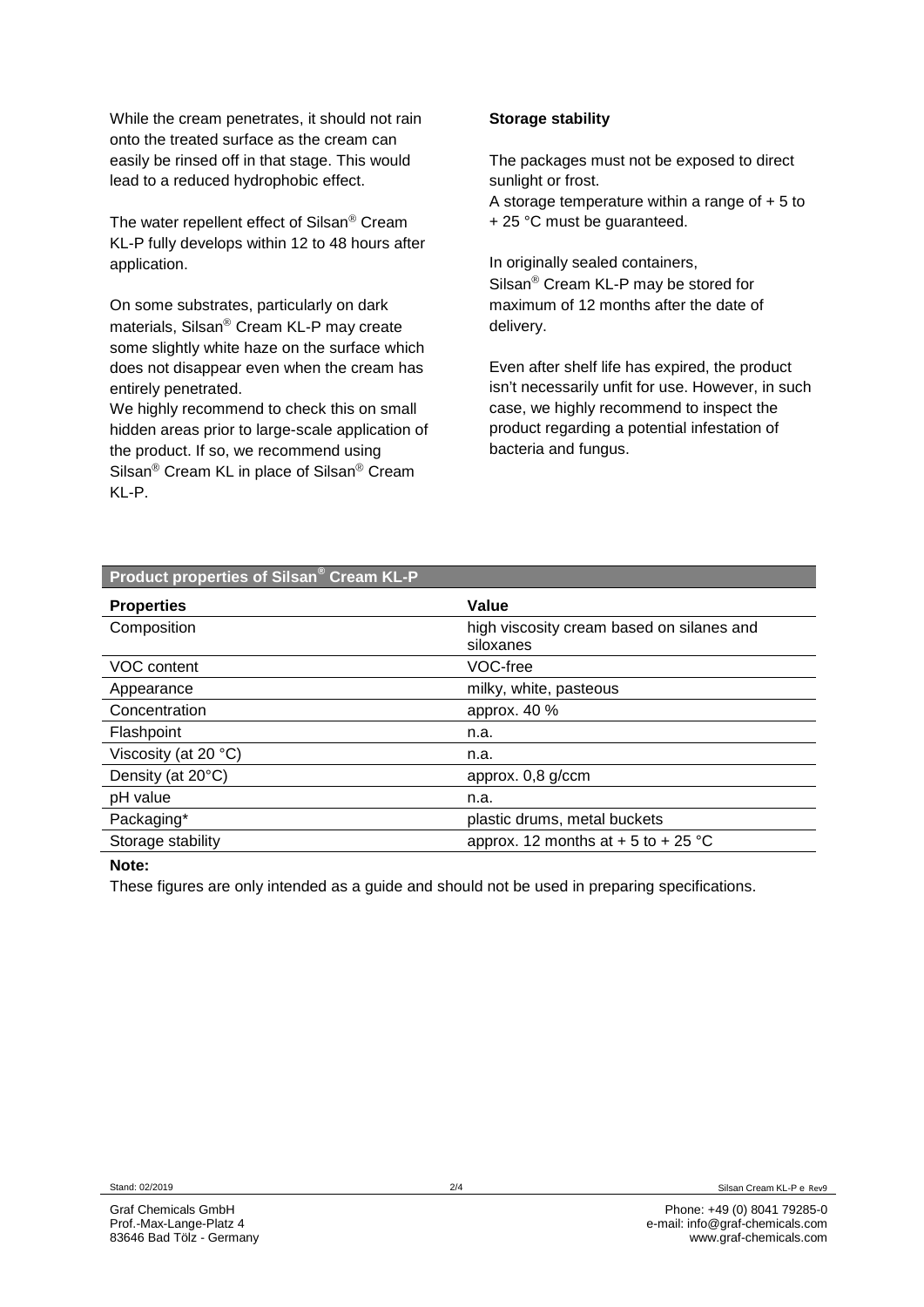#### *\* Packaging and transport information:*

For reasons of safety during the transportation, please observe the following packaging units when placing your order:

| 50 kg plastic drums:  | $6 \times 50$ kg or 12 x 50 kg on a pallet                 |
|-----------------------|------------------------------------------------------------|
| 125 kg plastic drums: | 5 x 125 kg on a pallet                                     |
| 13 kg metal buckets:  | 6 x 13 kg per layer on a pallet; up to 3 layers per pallet |
|                       | single shipping possible                                   |

#### *Special storage and recommendations for use:*

- Store the product in a cool, dark place
- $\bullet$ In order to prevent contamination with bacteria and fungus spores from the ambient air, the containers should only be opened to remove the product required and be subsequently closed once more. In particular when using plastic drums, see that no dust or dirt form the atmosphere falls into the open drum.

Close the drum immediately after the product has been taken out.

- When a dipper is used, it must be cleaned thoroughly before immersion.
- Once the containers have been opened, use up the complete contents as quickly as possible. $\bullet$